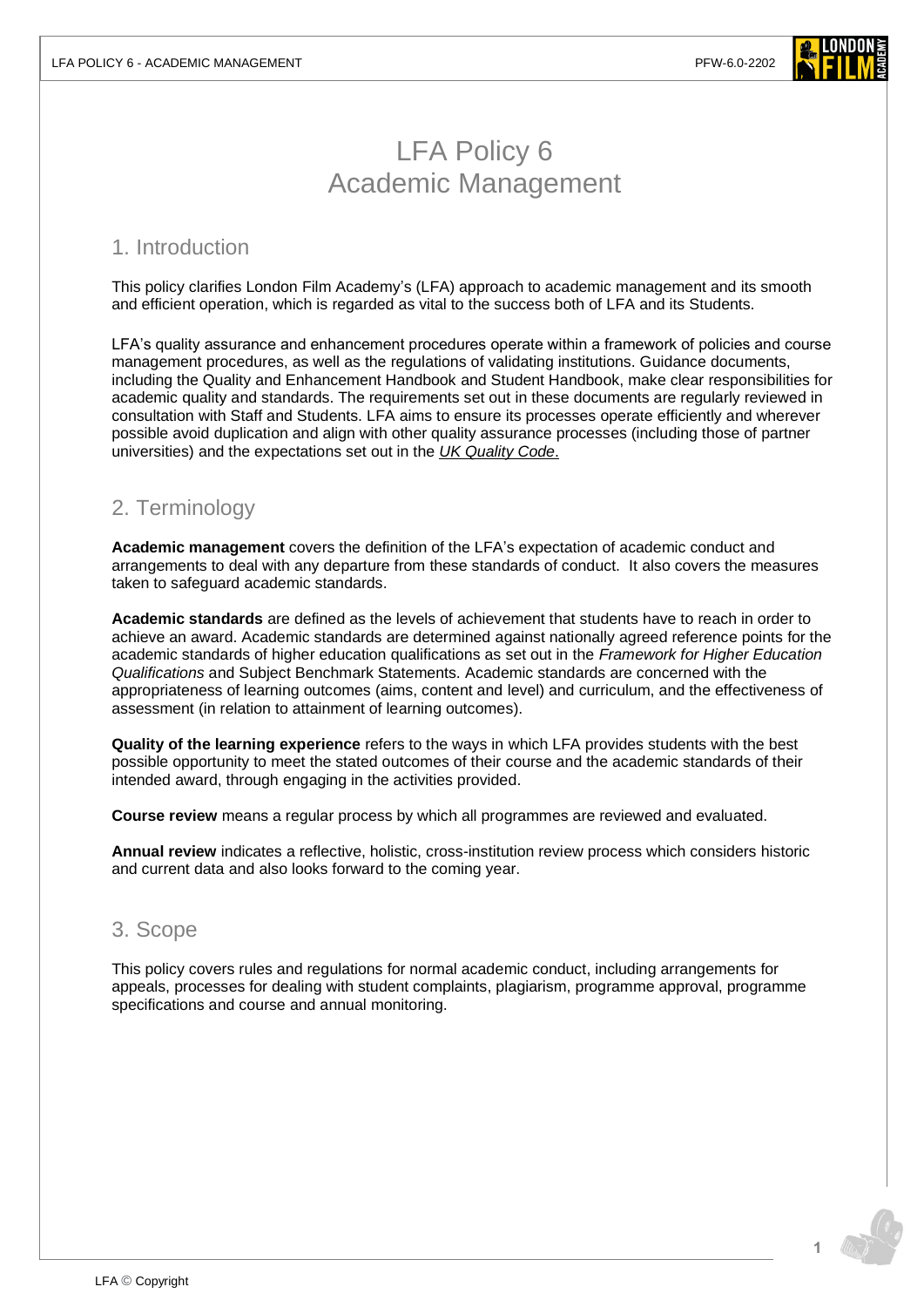

### 4. Aims

The overall aim of the policy is to ensure that LFA takes appropriate measures to define and publish clear expectations for academic conduct and also the consequences of infringing these measures. The policy also sets out the ways in which students can appeal or complain in those cases when they feel that they have a legitimate concern and indicates the arrangements for providing records of academic achievement.

The policy also sets out LFA's approach to programme approval, course monitoring and annual review.

### 5. Objectives

The objectives of LFA Policy 6 - Academic Management and its related procedures are:

#### Academic management:

- to ensure that each course delivered by LFA has a current programme specification which is revised on a regular basis and published appropriately
- to specify and publish detailed regulations which describe LFA`s expectations of academic conduct
- to take steps to ensure that students are informed about academic regulations and that they understand the penalties for infringing them
- to clarify expectations about the prevention of plagiarism and to provide appropriate mechanisms to identify instances of plagiarism
- to publish clear procedures for handling student complaints and academic appeals
- to ensure that complaints and appeals procedures are conducted in a fair, reasonable and timely manner and that appropriate action is taken following a complaint or appeal
- to ensure that appropriate guidance and support is available for students who make a complaint or appeal and also for staff who may be involved
- to monitor the operation and effectiveness of the complaints and appeals procedures, reflect on the outcomes and consider broad implications for LFA
- to provide appropriate records of academic achievement for students who complete their course.

#### Academic standards:

- to ensure that each course/module is subject to rigorous validation, monitoring and review to ensure appropriate standards and enhance the quality of the learning experience
- to ensure that each course/module is delivered at the appropriate level
- to ensure that each course/module has a programme specification and module descriptor with clearly stated learning outcomes and assessment
- to ensure that each course/module operates in accordance with stated academic regulations, term periods and assessment requirements
- to take ultimate responsibility for safeguarding of the academic standards of awards and enhancement of the quality of the student learning experience
- to maintain institutional oversight of quality assurance and enhancement processes so as to ensure that local responsibilities are met and to identify generic issues and opportunities that may arise
- to make appropriate use of input and judgements from those external to LFA, including external members of the Governance Board, within quality assurance and enhancement processes
- to take account of relevant external quality assurance and enhancement expectations, benchmarks, reference points and requirements, particularly those articulated in the UK Quality Code